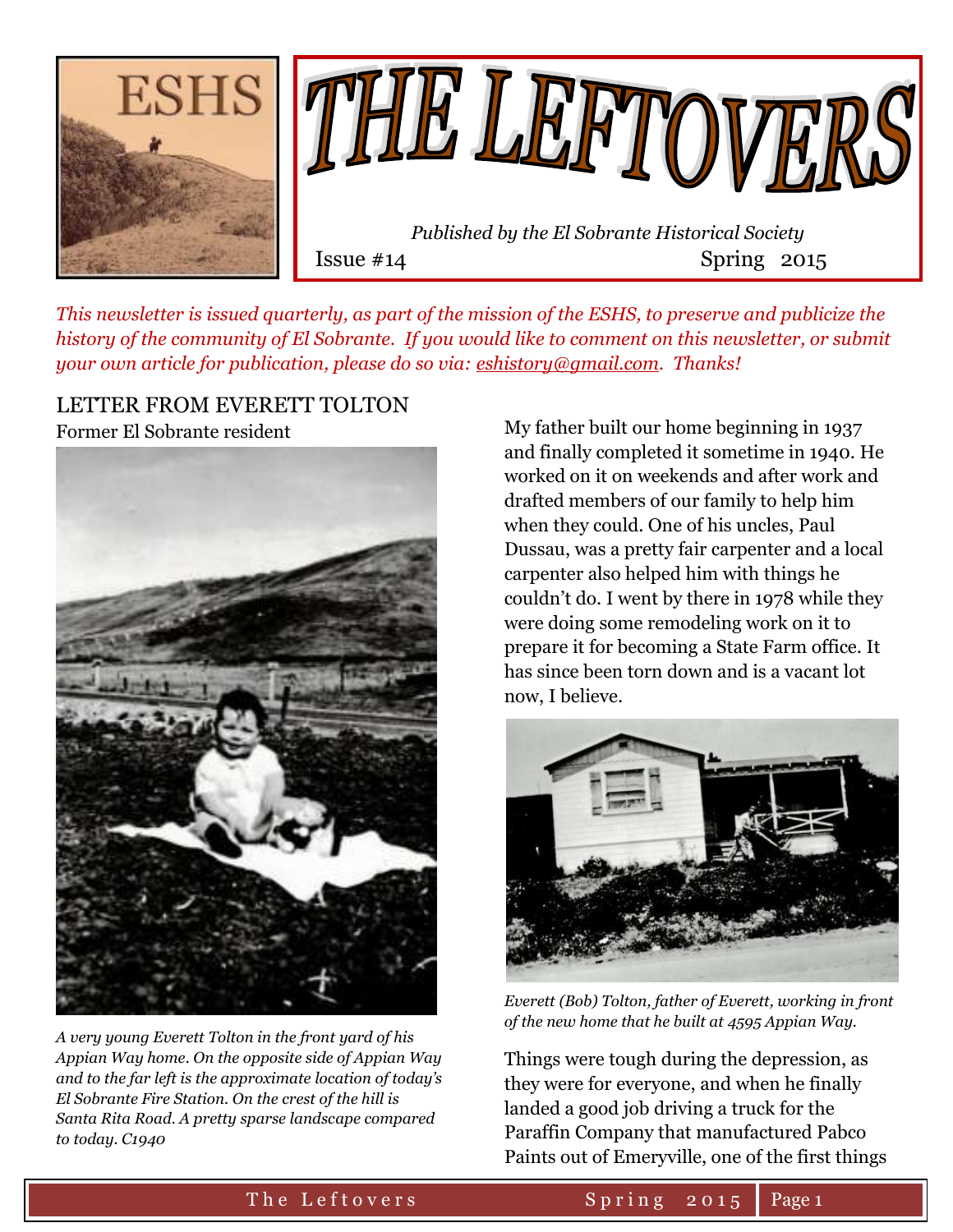he did was to purchase two acres of land at 4595 Appian Way in El Sobrante. He loved it out there. Up until then they had been living in Berkeley in a rented house on Belvedere Avenue.

Dad was into horses and bought two of them; one for him and one for my sister Beverly. He built a corral in back of our house and a small shed for tack and feed and a few garden tools. When it rained the gray clay dirt would become a mud hole and the horses would slide down the hill and into the fence at the bottom. One of the horses cut open his chest on the barbed wire because of this and dad doctored it with chewing tobacco in the cut. It worked and healed up perfectly. Both of them, my father and sister, rode over every square inch of that land and never tired of it, but sadly my mother made him sell the horses when I got old enough to crawl into the Corral. She was afraid I would be injured. I spoke to my sister recently and she told me that riding her horse across those hills is one of her most cherished memories.



*Everett's sister, Beverly, now 87, riding her beloved horse, one of her cherished El Sobrante memories.*

Dad also hauled cannons out of the Benicia arsenal and oil out of Tank Farm Hill. One of the guards at the gate of the Paraffin Plant was a one-armed fellow named Rolleigh Marr, who

used to smuggle ice cream out to me. He later went on to become Sheriff of Lake County.

Dad was a union man to his core, a Teamster and a lifetime Democrat. He, like so many others, believed in FDR and fairness for every man. I have tried to keep his teachings at the forefront of all my decisions regarding politics, but on one or two occasions I may have made an error. Thank God we live in a country where even when we choose wrong, the system still seems to work for us.

During the War years everyone either had someone in the military or knew someone who was and it made us all part of the same family. Air Raid Wardens would come around and knock on your doors and inform you that you had to turn out all your lights so the Japanese wouldn't be able to find you when they flew over. It seems they did fly over San Francisco at least one more time after Pearl Harbor, and couldn't find it because of the blackout. I can remember huddling with my mother in a corner of our house after the Wardens told us to cut our lights.\*

Somewhere up in the hills behind us was a watch tower and every family had to take their turn manning that tower to watch for enemy planes. I used to play at the bottom of it while my father took his turn. In several of your El Sobrante Historical Society (Facebook) comments you show and discuss Fowlers, or Vogel's Store, as it used to be called. I remember the original Vogel's Store which was catty corner across the street from its current location. Where the Appian Way ends at the curve in front of the store, if you went straight instead of making the curve toward Pinole, and went about a block or two, it was on the right hand side of the street. It was an old fashioned country store with a screen door and wood floor. The butcher had his area in the far right hand corner and the checkout stand was in the middle of the room, close to the back wall. A young girl who had a boyfriend in the War that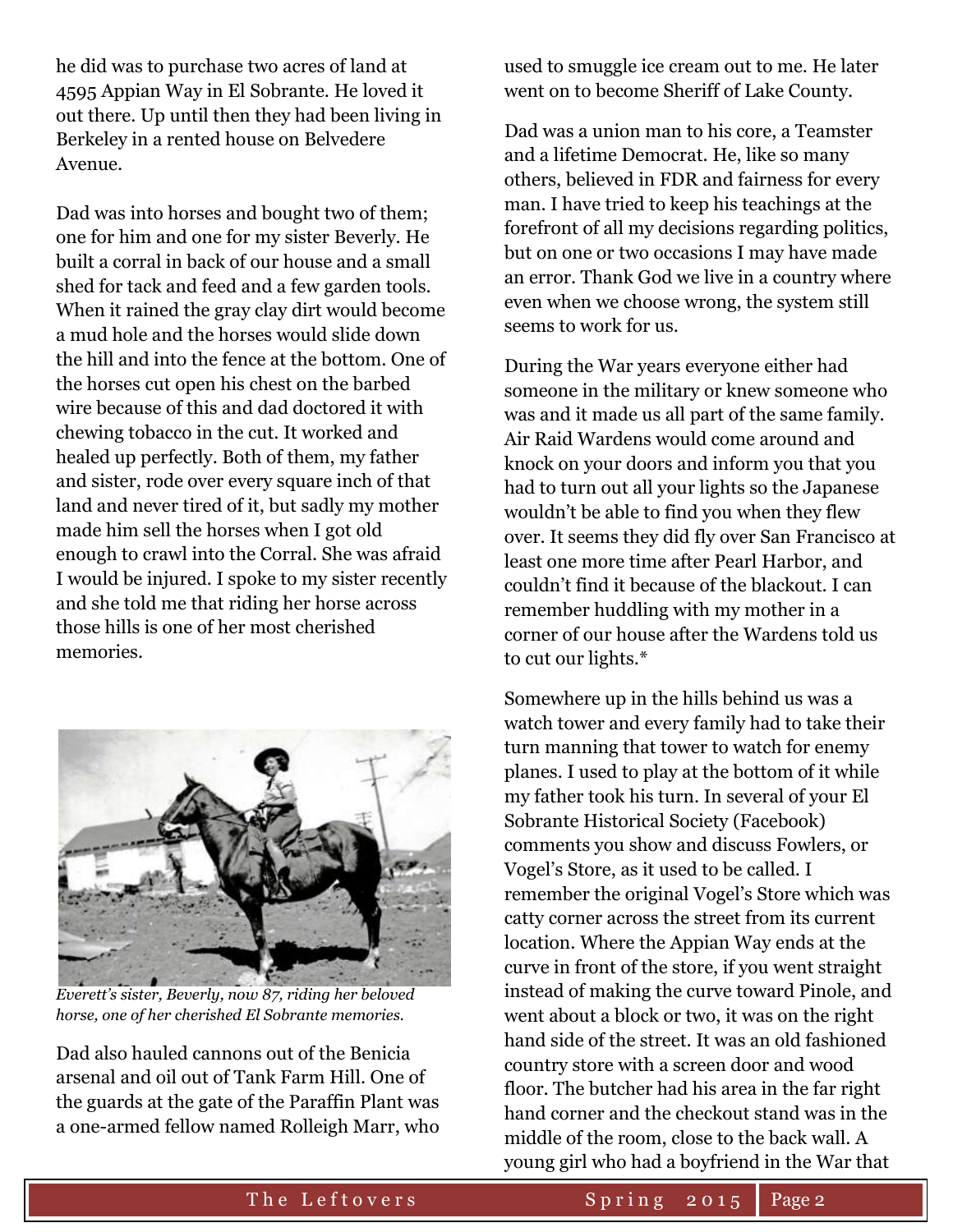she intended to marry, worked there as a checkout girl. Every time we went in there my mother or father would check to see how her beau was doing. She kept us up on all of his doings. I don't know if he made it home, or not, but I sure hope he did.

My sister used to ride me on the handlebars of her bicycle when we went to the store. The new Vogel's market was built when I was three or four years old and I remember going in there and Mr. Vogel gave me a blue wooden jeep with a star on the hood that I kept for a number of years. My father and I would often get a hankering for ice cream in the middle of one of our favorite radio programs and he and I would have to make a quick trip to Vogel's and back before the next program came on.

There used to be a Barber Shop on the south side of Appian Way, about two hundred yards west of our house. It was in the back of the Barber's house. He gave me my first haircut and all the rest of them until we left. Further down Appian Way to the west was an Ice Cream Parlor that my mother used to take me to. We would walk so she could talk to everyone along the way. She knew everybody. Somewhere close to the Ice Cream Parlor was another grocery store, and as I said before, there was a small store at the bottom of La Paloma at the intersection with Appian Way.

My father joined the Volunteer Fire Department not long after he moved there. He was Assistant Chief up until we left. I have enclosed a photo of me wearing his Assistant Fire Chief hat. He ran for Chief against Charlie Matteson and was defeated. He loved the Fire Department and the camaraderie. We lived close to the Spafford's and the O'Brien's and the Roland's, and across the street from the Head's. Not too far to the west of us lived the families of the Brussie's and the Low's. I can't remember all of them, but I do remember my folks talking about several families as close

friends. Dad was also a close friend of the Metropolitan Life insurance Agent at the time, a fellow who lived further to the east of us on the Appian Way, not too far from Vogel's. On the south side of Appian Way and a little further to the east of us, lived Bill and Betty

Brown and their children, George and Janet. My folks were close friends with them and my mother used to like dressing George and I alike and sending us to church or school that way. We lost touch with them many years ago. Someone told me that George used to work for the Fire Department, but I never followed up on it, life kind of gets in the way. *At right, Bob* 



*Tolton as a member of the El Sobrante FD, 1942.*



*Young Everett Tolton proudly wearing the hat of his father, then Assistant Fire Chief in El Sobrante's Volunteer Fire Department.*

My father also worked part-time tending a bar on the Dam Road at its intersection

with the Appian Way. I think it was called Tom's Tavern or something like that.\*\* We went to the movies over in Orinda as often as we could, and I saw my first film there. We were part of a big family in those days, with branches of it living in Alameda, Oakland, Berkeley and Redwood Valley and all of them made it to our house quite often because we were out in the country and they needed an excuse to get out of the city.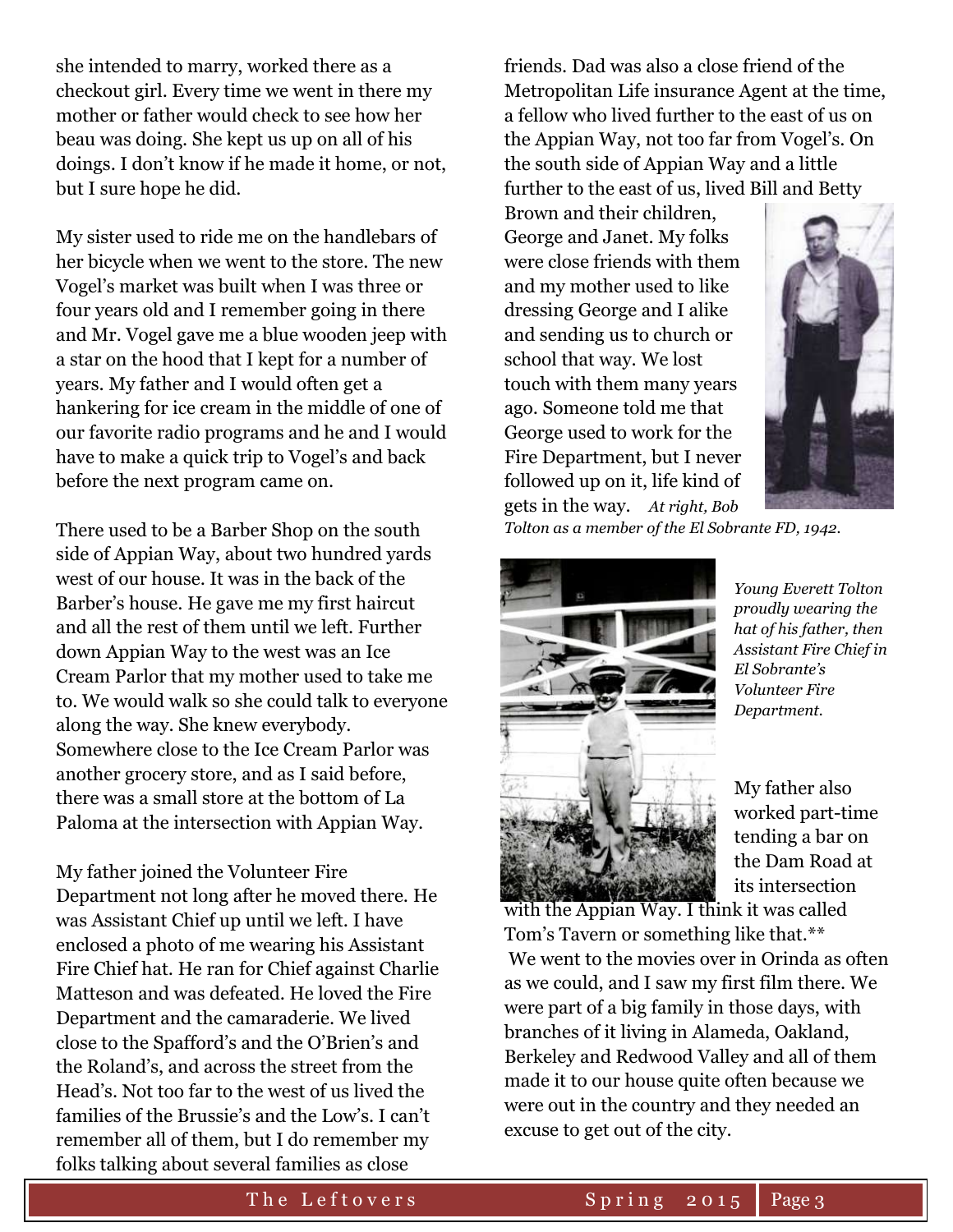One of my cousins, Ed Dussau, who died recently at age 92, used to call me every year around Christmas time to talk about our family. It was his opinion that the War separated us and we never seemed to get the old closeness back again. His grandfather was also my dad's grandfather, and his name was George Paul Dussau. He was a Structural Engineer from Nimes, France who was involved in the construction of the Statue of Liberty and he brought our family to this country when he was sent to reconstruct it on Bedloe Island which is now Liberty Island. He moved the family to California in the latter part of the nineteenth century, from New Jersey. Market Street was a dirt road when he got here and the mud from the street used to suck the shoes off of my grandmother's feet. He had an office on Market Street when the earthquake hit in 1906.

My sister married Bill Ostrander in 1945. Bill came from a large family of twelve siblings who also lived in El Sobrante. They had two children, Mike and Pattie. Bill joined the Marines in the early part of the War and went completely through Boot Camp before they discovered he was only sixteen. They kicked him out and a year later he joined the Navy. He went all through the war on Destroyers, I believe, and two of them were sunk out from under him. Bill spent thirty years or so working for the Arabian American Oil Co. in Saudi Arabia. They married and divorced twice. Sis is 87 now and not in too good of shape, but I keep in touch with her. She fell recently and broke a bone in her lower back and her son has been caring for her. I spoke to her earlier this evening and she had just put away a steak and potato, so she isn't doing bad.

In 2007 I took her back to see all the old places in El Sobrante and she remembered so many of them. We also drove up on the hill in Pinole where we both went to school. We both remembered the Eucalyptus trees that

encircled the grounds and gave off their strong and familiar smell. She later went to Richmond High and later to Business College and worked for the Bank of America close by. She spent many years working for a fellow in Santa Rosa who bought failing automobile dealerships and turned them around and sold them at a profit. Sis would manage them and turn them around for him. She spent many years as a bookkeeper and still keeps books for her son's businesses and lives in Folsom. I retired from Nationwide Mutual Insurance Company after forty years in the insurance industry.

I could go on and on about this, but I may have talked too much already. I am sure that you will not be able to use all of these photos, but use what you can. I can't get enough of looking at old photos of your little town. You are to be commended for the work you are doing with the Historical Society. You don't know how much we old timers really appreciate it. God Bless.

*Everett Tolton Fort Smith, Arkansas, January 22,2015*

### *Editor:*

\**Although there were several instances of jittery home guardsmen firing at what they thought were enemy planes, there is no evidence that Japanese aircraft flew over San Francisco during WWII.*

*\*\*Tom's Liquors became Rancho Liquors in 1961.*

#### **LETTERS FROM OUR READERS**

We continue encouraging you, our readers, to share your memories of growing up and living in El Sobrante. The above letter was received recently along with terrific old photos, too numerous to publish here. Our sincere thanks go out to former El Sobrante resident, Everett Tolton, for taking all of us back in time and breathing life into some faded memories.

Let us hear from you!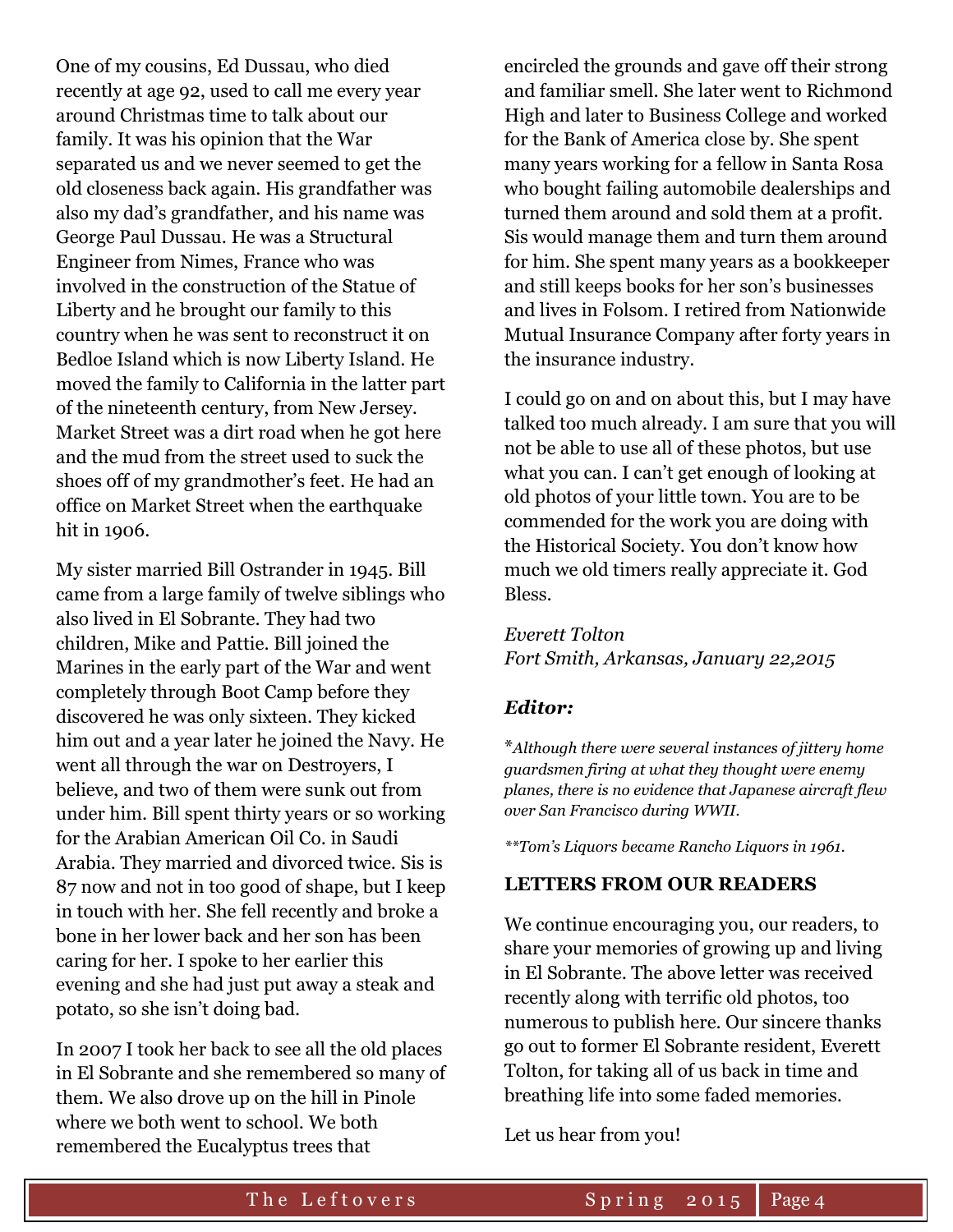## **Historic Marker Installation Proceeding---Slowly**

As you all know, the downtown area of El Sobrante has endured months of construction as new sidewalks are put in. As part of the project, the El Sobrante Historical Society has designed and contracted the creation of twelve historic markers to be placed at strategic locations along the new walkways. We had expected that the job would be finished by now, but much work remains. No markers have yet been installed, but several diamond-shaped openings in the new sidewalks, meant to accept the 2' square markers, can now be seen.



Here we see a marker place-holder in front of the Pedaler bike shop (which was originally the first bank in town). Below, on the opposite side of the street, we see a similar place-holder by the Hill View Center, El Sobrante's first little strip mall (opened in 1960).



We don't know for sure, but we expect that the markers will all be installed pretty much at the same time, when the sidewalk construction is finished. We have been promised that we would be informed when the first marker is to go in, for a photo-op! Hopefully, by the time our summer newsletter goes out, all the markers will be in place.

## **Who Was Martha Sheldon?**

Sheldon School is the oldest continuously operating school in El Sobrante (though the buildings and sites have changed over the years). Opening in 1880, the school was named after Martha Sheldon, who, along with landowner Burkhardt Amend, granted a parcel of land near San Pablo Creek (near present-day Sherwood Forest) on which to build a small school to serve the local children. Other than the name, we knew nothing about Martha. Her name does not show up on any of the various El Sobrante land grant maps that were published between the late 1800s and 1909. That changed recently, however, when we were contacted by Jeanne and Peter Jeffries, who represent the "Sheldon Family Association."

According to the Jeffries, the Sheldon Family Association was founded in the 1800s with the purpose of researching the ancestry of people with the Sheldon name. They meet yearly, and this year they are meeting in Sacramento. Noting on our website that El Sobrante is home to a Sheldon School, we were invited to give a talk to the group about the school's founder. It turns out however, that the Jeffries already knew more about Martha than we did, and, with a little research, came up with some additional tidbits.

Turns out that Martha was born in Massachusetts in 1827. She married Nicholas Sheldon of Rhode Island, who was a descendent of John Sheldon, who came to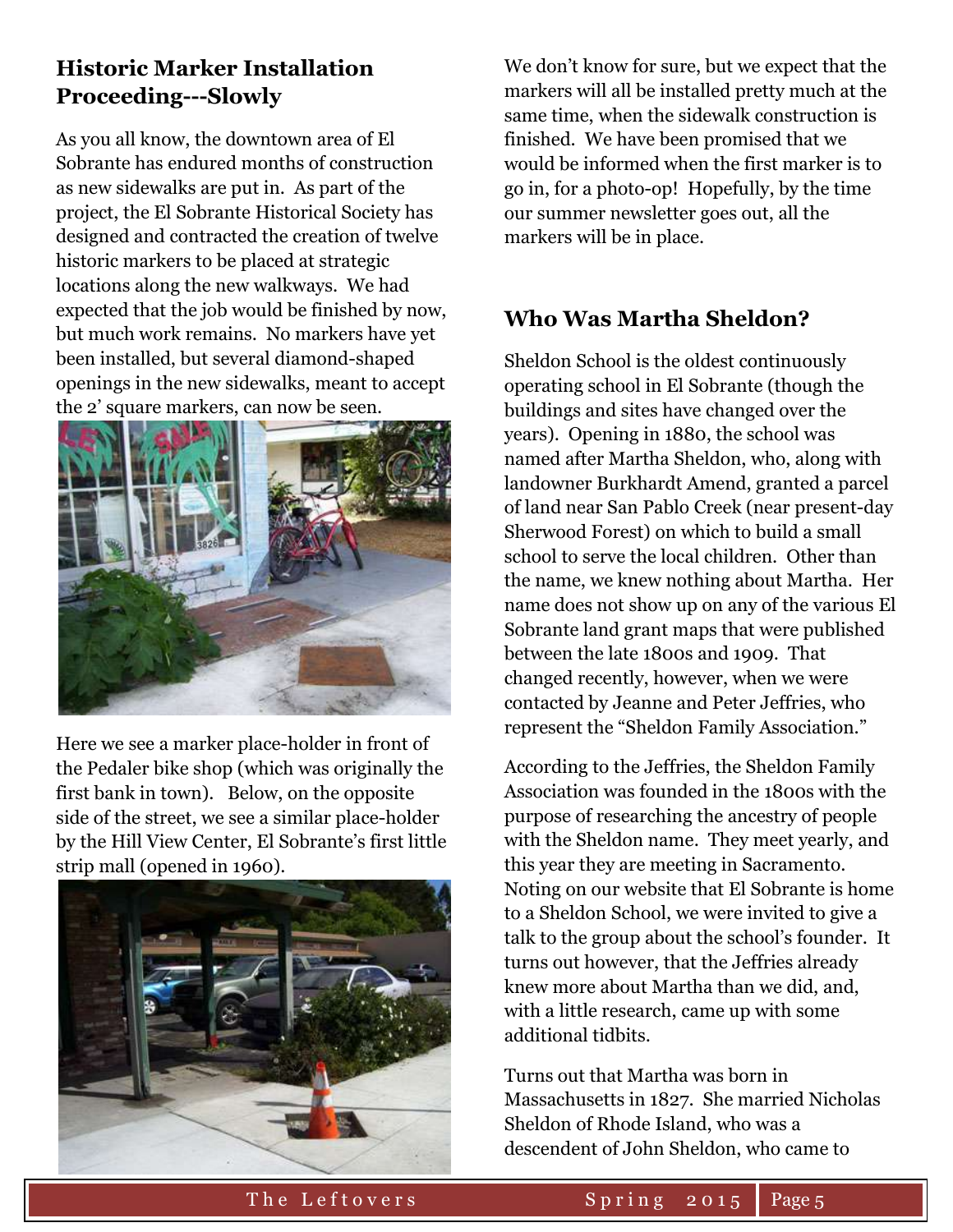Rhode Island in the 1600s. Nicholas and Martha had three children, a boy, named William, and two girls, Miranda and Martha. At the time of the school's founding (1880) Martha was a widow, her husband having died in San Francisco in 1865. Martha was living with her son William while in Contra Costa. She lived on until 1898.

Daughter Miranda married a man named Lewis, and they had a son, named Wilmarth, born in Alameda. He graduated from Yale, and served in the army in World War I, and in the OSS in World War II. He married, but had no children, and died in Connecticut in 1979.

That's all we know at present, but the Jeffries promise to send more information as it turns up. There are still many unknown details and unanswered questions (why was Martha here? And why does she not show up as a landowner on the El Sobrante grant maps?) But we know more than we did, and for that we thank the Jeffries and the Sheldon Family Association.

## given the gravity of his wound, nothing could be done to save him.

The next day, Sunday the 16<sup>th</sup>, at the Mare Island Naval Shipyard, cannons boomed every half hour from sunrise to sunset. All work on the yard ceased until the following Thursday.

A few years before, such important and sad news would have taken weeks to reach the pacific coast. However, on October 24, 1861, the Atlantic and Pacific Telegraph Line was completed. From this point on California and her sister states were linked in a way as strong as the railroad link to be completed eight years later. All during the war, Californians could read up-to-date accounts of the battles taking place in the east. The world had changed forever—it was the first glimmering dawn of the electronic age. Californians were able to share their grief with their brothers and sisters at the other end of the continent, at the same time.

## **April 15--150th Anniversary of Lincoln's Death**



Abraham Lincoln died in the early morning hours of Saturday, April 15, 1865, in a hotel room across from Ford's Theatre, where he had been shot the night before. That he lingered that long is a testament to his robust constitution and great physical strength. But



*This photograph of Lincoln was taken on March 6, 1865, and is the last known goodquality image of the 16th President.*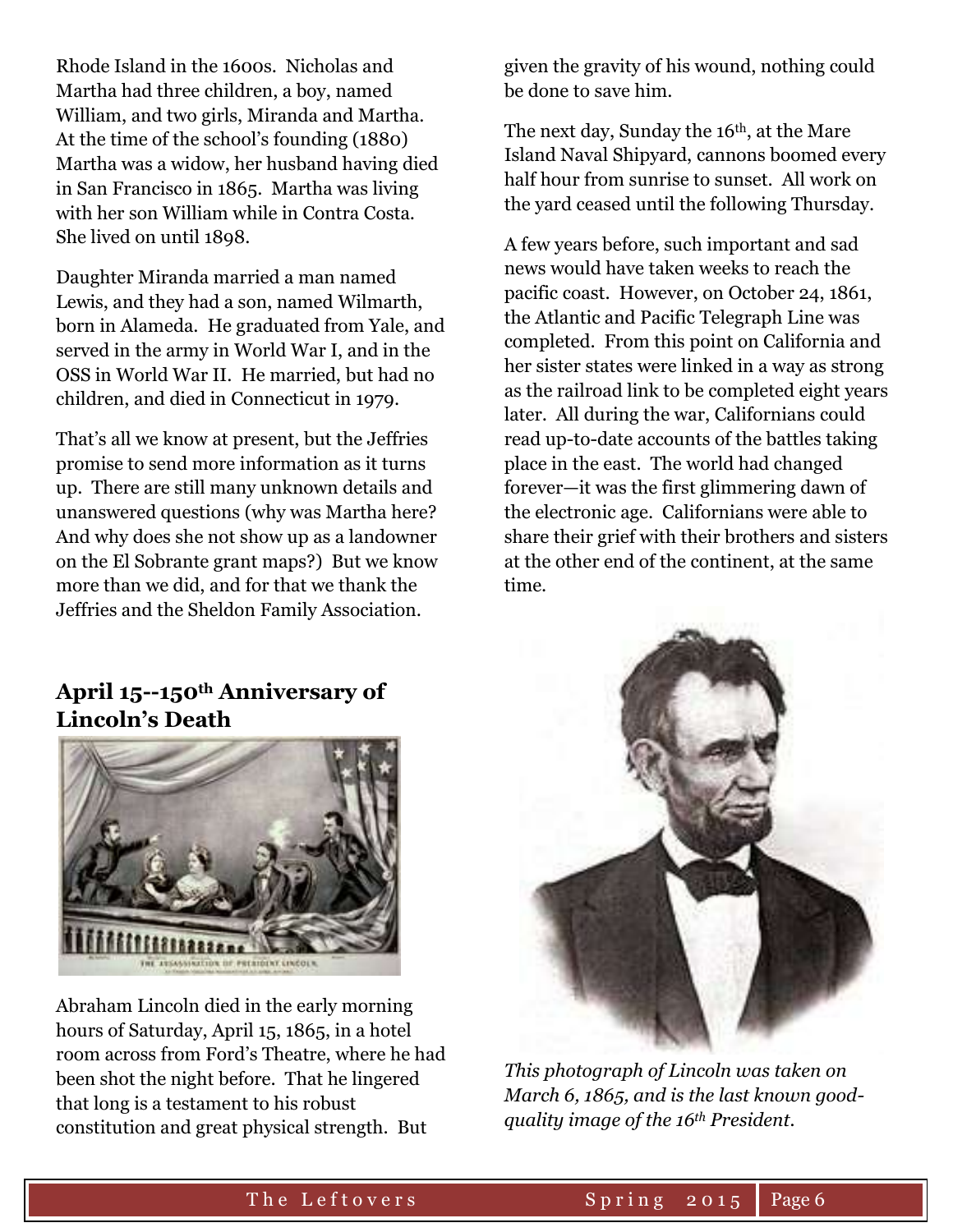## **Remembering . . .**

## **Robert Fahey**

January 14-February 7, 2015



Bob Fahey was a 1962 graduate of De Anza High School, and a member of one of the founding families of El Sobrante, and of

the St. Callistus **Catholic** Church.

Bob was preceded in death by his older brother **Patrick**, who graduated from De Anza in 1961.



## **George Coles**

June 21, 1922-January 20, 2015



Just about everyone in Richmond and El Sobrante knew George. An anthropology professor at Contra Costa College, he touched many lives and was a leader in the preservation

and protection of California Native American heritage. He will be remembered as a kind and gentle man, who always had time for his friends, many of whom were his students.

### **Aurora Apodaca**

July 21, 1922-January 12, 2015

Aurora "Doris" Apodaca was an El Sobrante resident for 65 years. She was a devout Catholic and attended St. Callistus Church regularly. Like many El Sobrante residents, she migrated to the Bay Area during World War II to work in the shipyards. Like many of her sisters, she was a welder.

# **Sammy Lico**

October 20, 1916-December 26, 2014

Sammy Lico was a very well-known local musician (accordion player). With his family, he moved to Richmond at the age of 13, and remained there for the rest of his long life. He worked in the Kaiser Shipyards in Richmond during World War II, and with his orchestra played for many events at the yard and for the USO. His band was a headliner throughout the bay area and San Francisco. He was a longtime member of the Galileo Club and many other social organizations. For over 70 years he was a member of the Musicians' Union, Local 424.

# **Did You Graduate from De Anza High School in 1965 or 1966?**



If so, you are invited to join a reunion celebration, taking place on August 15 of this year. The

place is the Concord Crowne Plaza Hotel, in Concord. The hotel is offering special rates if you want to spend the night. For more information, contact Paula Barber, at: [Paula\\_Barber@yahoo.com.](mailto:Paula_Barber@yahoo.com)

You can contact the reunion committee at: De Anza Class Reunion c/o 5834 Sherwood Forest Drive El Sobrante, CA 94803. Or Call: 510-223-4777.

You can also find out more information at their Facebook group "De Anza High School Classes of 65 and 66"